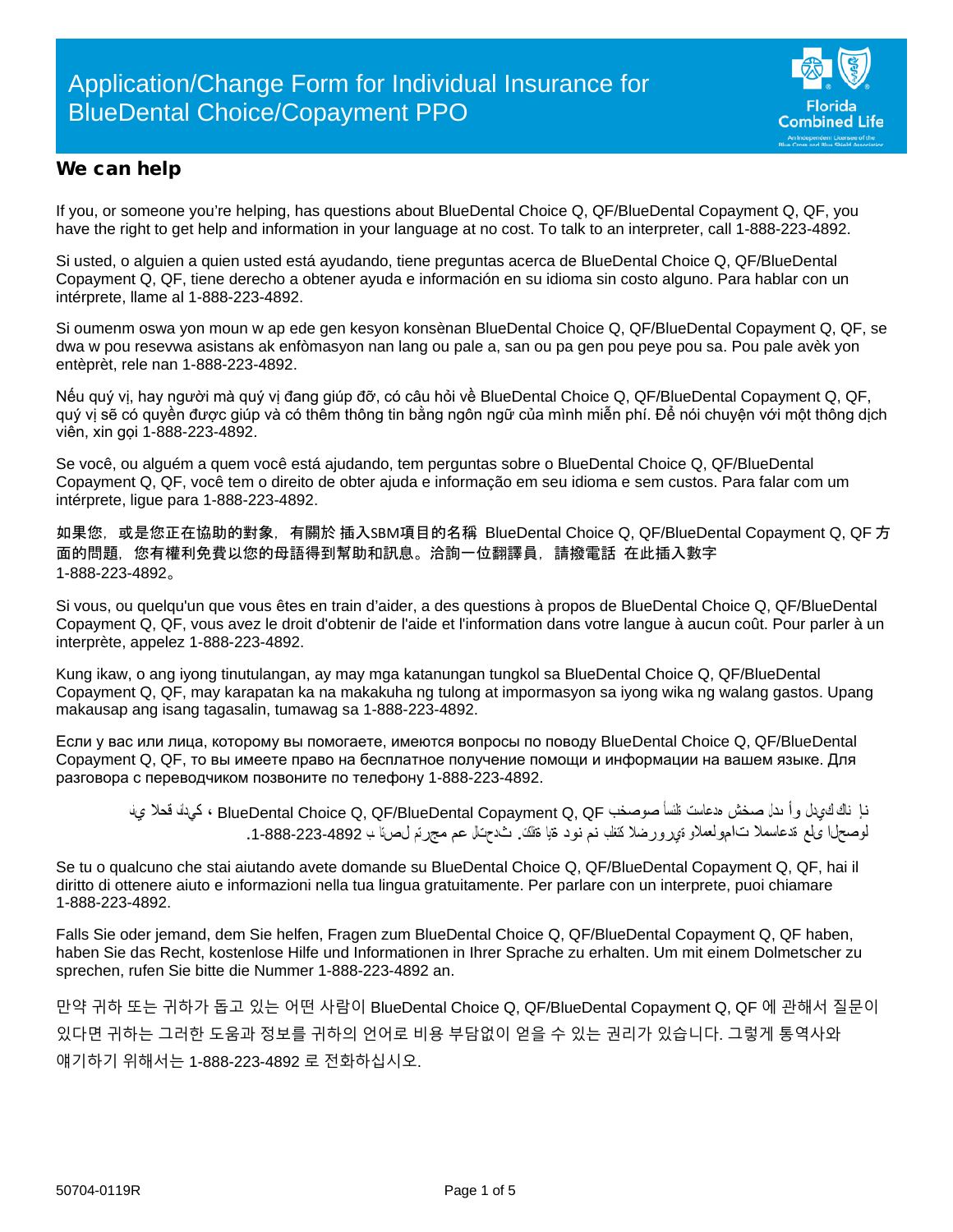Jeśli Ty lub osoba, której pomagasz ,macie pytania odnośnie BlueDental Choice Q, QF/BlueDental Copayment Q, QF, masz prawo do uzyskania bezpłatnej informacji i pomocy we własnym języku .Aby porozmawiać z tłumaczem, zadzwoń pod numer 1-888-223-4892.

જો તમેકેતમેમદદ કરી ર�ાંહો તેમનેBlueDental Choice Q, QF/BlueDental Copayment Q, QF િવશેપ્ર�ો હોય, તો તમનેમદદ અનેતમારી ભાષામાંમાિહતી કોઇ ખચ�વગર મેળવવાનો અિધકાર છે. દુભાિષયા માટેઆ નંબર પર ફોન કરો, 1-888-223-4892.

หากคุณ หรือคนที่คุณกาลังช่วยเหลือมีคาถามเกี่ยวกับ BlueDental Choice Q, QF/BlueDental Copayment Q, QF คุณมีสิทธิที่จะได้รับความช่วยเหลือและข้อมูลในภาษาของคุณได้โดยไม่มีค่าใช้จ่าย พูดคุยกับล่าม โทร 1-888-223-4892

### **1557 Non-Discrimination**

Florida Combined Life Insurance Company, Inc. (FCL) complies with applicable Federal civil rights laws and does not discriminate on the basis of race, color, national origin, age, disability, sex, gender identity or sexual orientation. FCL does not exclude people or treat them differently because of race, color, national origin, age, disability, sex, gender identity or sexual orientation.

FCL:

- Provides free aids and services to people with disabilities to communicate effectively with us, such as:
	- o Qualified sign language interpreters
	- o Written information in other formats (large print, audio, accessible electronic formats, other formats)
- Provides free language services to people whose primary language is not English, such as:
	- o Qualified interpreters
	- o Information written in other languages

If you need these services, contact 1-888-223-4892.

If you believe that FCL has failed to provide these services or discriminated in another way on the basis of race, color, national origin, age, disability, sex, gender identity or sexual orientation, you can file a grievance with:

Civil Rights Coordinator 17500 Chenal Parkway Little Rock, AR 72223 1-800-260-0331 Email civilrightscoordinator@fclife.com

You can file a grievance in person or by mail or email. If you need help filing a grievance, our Civil Rights Coordinator is available to help you.

You can also file a civil rights complaint with the U.S. Department of Health and Human Services, Office for Civil Rights electronically through the Office for Civil Rights Complaint Portal, available at *[https://ocrportal.hhs.gov/ocr/portal/lobby.jsf,](https://ocrportal.hhs.gov/ocr/portal/lobby.jsf)*  or by mail or phone at:

U.S. Department of Health and Human Services, 200 Independence Avenue SW., Room 509F, HHH Building, Washington, DC 20201 1–800–368–1019, 800–537–7697 (TDD).

Complaint forms are available at *[http://www.hhs.gov/ocr/office/file/index.html.](http://www.hhs.gov/ocr/office/file/index.html)*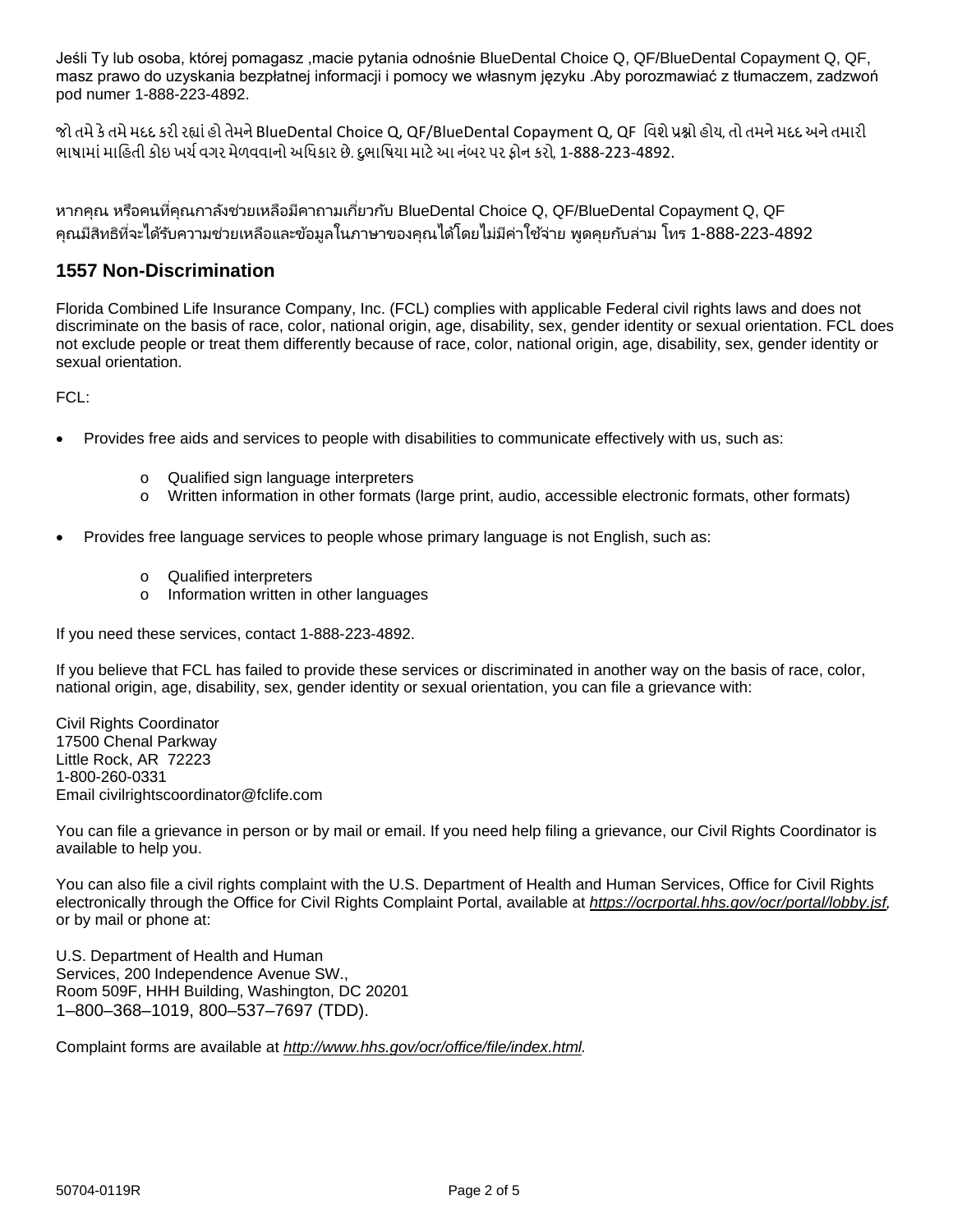Florida **Combined Life** 

| $\Box$ Making a Change (Start with Section 1)                                                             |                                                       | Mail to: P.O. Box 44236     |
|-----------------------------------------------------------------------------------------------------------|-------------------------------------------------------|-----------------------------|
| $\Box$ New Applicant (Complete Sections 2 through 9)                                                      |                                                       | Jacksonville, FL 32231-4236 |
| I wish to purchase this coverage for:<br>$\Box$ Myself<br>$\Box$ Myself and my<br>Spouse/Domestic Partner | $\Box$ My Dependent Child(ren)<br>under the age of 19 | $\Box$ My Family            |

## SECTION 1 – CHANGE INFORMATION

(**For all changes complete sections 2, 9 and 10. To add or delete a dependent, complete Section 4, for premium payment changes, complete Section 6.**)

| □ Add/Delete Dependents                                                       | $\Box$ Name Change                                                                       | from: | to: |
|-------------------------------------------------------------------------------|------------------------------------------------------------------------------------------|-------|-----|
| □ Terminate All Coverage                                                      | □ Social Security No. Correction                                                         | from: | to: |
| $\Box$ Change Bank Draft                                                      | $\Box$ Other Personal Information Changes                                                |       |     |
| $\Box$ Other:                                                                 | $\Box$ Reinstatement – Premiums must be paid to a current status. Submit premium payable |       |     |
| by Money order or cashier's check within 60 days of termination process date. |                                                                                          |       |     |
| <b>REQUIRED:</b> Member Number (located on your ID card)                      |                                                                                          |       |     |

Remarks:

# SECTION 2 – APPLICANT INFORMATION

| Last Name                | <b>First Name</b> |                      | MI            |         | Social Security No. |
|--------------------------|-------------------|----------------------|---------------|---------|---------------------|
| Home Address             |                   |                      | City          | State   | Zip Code            |
| Birth Date: (mm/dd/yyyy) | Gender: □ M       | $\Box$ $\Box$ $\Box$ | Telephone No. | E-mail: |                     |

| SECTION 3 - POLICY SELECTION      |                                  |
|-----------------------------------|----------------------------------|
| □ BlueDental Choice QF Policy     | □ BlueDental Copayment QF Policy |
| $\Box$ BlueDental Choice Q Policy | BlueDental Copayment Q Policy    |

| <b>SECTION 4 - DEPENDENT INFORMATION</b>                                                                                                                                                                                                      |        |                                                    |                        |                                 |                                 |                 |
|-----------------------------------------------------------------------------------------------------------------------------------------------------------------------------------------------------------------------------------------------|--------|----------------------------------------------------|------------------------|---------------------------------|---------------------------------|-----------------|
| List all Eligible Dependents to be covered. Eligible Dependents include your spouse/domestic partner and/or children to<br>age 30. Children of a domestic partner may be covered when the domestic partner is also covered. Attach additional |        |                                                    |                        |                                 |                                 |                 |
|                                                                                                                                                                                                                                               |        | sheet of paper, if necessary. Sign and date it.    |                        |                                 |                                 |                 |
|                                                                                                                                                                                                                                               |        | Add   Delete  Last Name<br><b>First Name</b><br>MI | Social Security<br>No. | <b>Birth Date</b><br>mm/dd/yyyy | <b>Relation to You</b>          | Gender          |
|                                                                                                                                                                                                                                               | П      |                                                    |                        |                                 | $\Box$ Spouse or $\Box$ DP      | $\Box M \Box F$ |
|                                                                                                                                                                                                                                               | П      |                                                    |                        |                                 | $\Box$ Child or $\Box$ DP Child | $\Box M \Box F$ |
|                                                                                                                                                                                                                                               | П      |                                                    |                        |                                 | $\Box$ Child or $\Box$ DP Child | $\Box M \Box F$ |
| $\mathbf{I}$                                                                                                                                                                                                                                  | $\Box$ |                                                    |                        |                                 | $\Box$ Child or $\Box$ DP Child | $\Box M \Box F$ |
| If "Yes"<br>Do you or any of your dependents have Dental insurance under another Policy? $\Box$ Yes $\Box$ No                                                                                                                                 |        |                                                    |                        |                                 |                                 |                 |
| complete the following:                                                                                                                                                                                                                       |        |                                                    |                        |                                 |                                 |                 |
| Person's Name:<br>Policy No.:                                                                                                                                                                                                                 |        |                                                    |                        |                                 |                                 |                 |
| Insurance Co. Name/Address:                                                                                                                                                                                                                   |        |                                                    |                        |                                 |                                 |                 |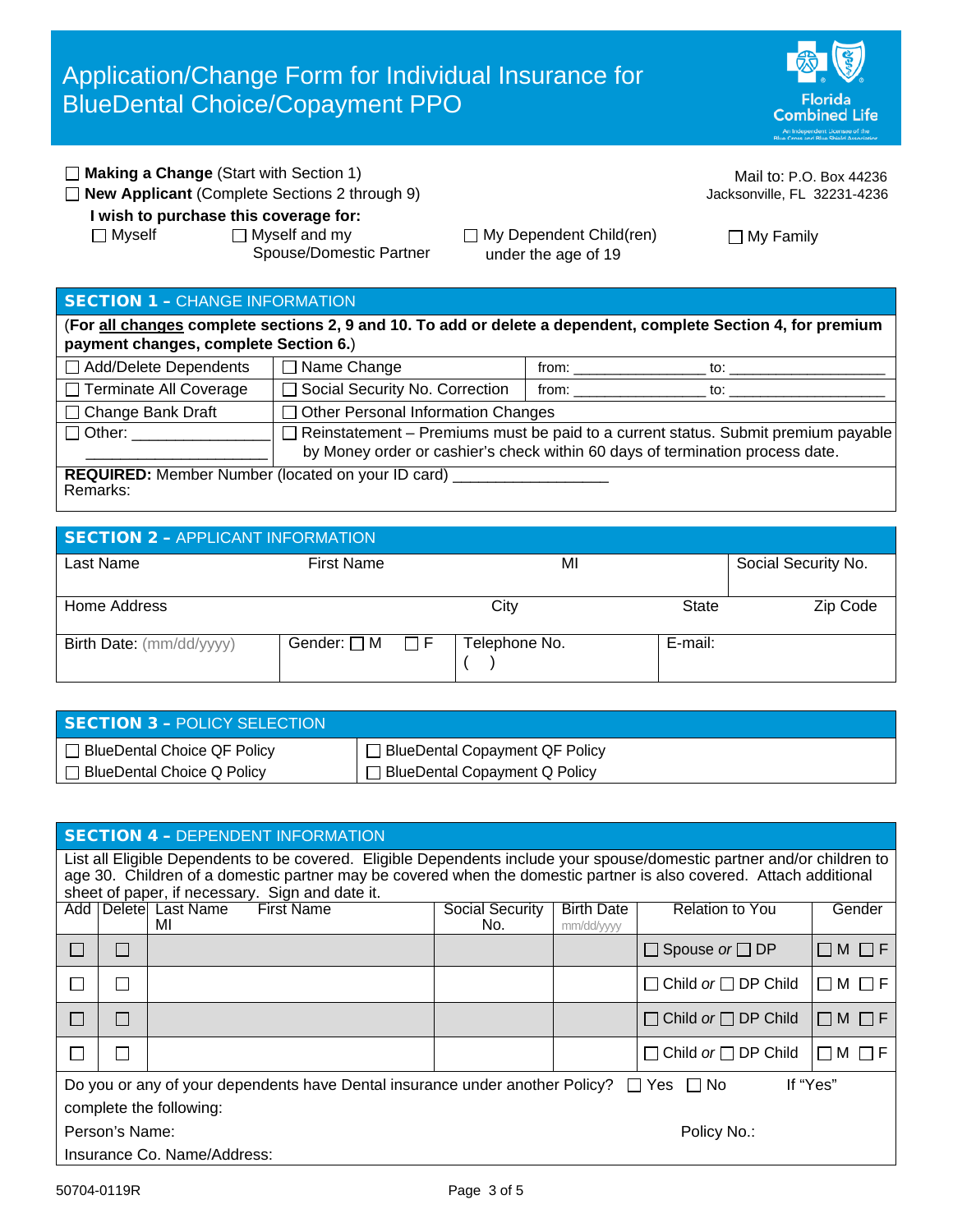| <b>SECTION 5 - SUPPLEMENTAL INFORMATION</b>                                                                                                               |  |                                                                    |  |
|-----------------------------------------------------------------------------------------------------------------------------------------------------------|--|--------------------------------------------------------------------|--|
| You must be a Florida resident and a United States citizen or have a permanent Visa (6 months) at the time of<br>application to be eligible for coverage. |  |                                                                    |  |
|                                                                                                                                                           |  | $\Box$ Yes $\Box$<br>l INo<br>□ Yes 「<br>∩ No<br>$\Box$ No<br>□ No |  |
| <b>Member Name</b><br><b>VISA Expiration Date</b><br><b>Type of VISA</b>                                                                                  |  |                                                                    |  |
|                                                                                                                                                           |  |                                                                    |  |

| <b>SECTION 6 - PREMIUM PAYMENT METHOD</b>                                                                                                                                                                                                                                                                                                                                                                                                                                                                                                                                                                                                                                                                                                                                                                                                                                                                                                                                                                                                                                                                                                                                                                             |                                                                                                                                                                                                                                                                                                          |                     |  |
|-----------------------------------------------------------------------------------------------------------------------------------------------------------------------------------------------------------------------------------------------------------------------------------------------------------------------------------------------------------------------------------------------------------------------------------------------------------------------------------------------------------------------------------------------------------------------------------------------------------------------------------------------------------------------------------------------------------------------------------------------------------------------------------------------------------------------------------------------------------------------------------------------------------------------------------------------------------------------------------------------------------------------------------------------------------------------------------------------------------------------------------------------------------------------------------------------------------------------|----------------------------------------------------------------------------------------------------------------------------------------------------------------------------------------------------------------------------------------------------------------------------------------------------------|---------------------|--|
| 1. Check:<br>$\Box$ Quarterly $\Box$<br>(Make checks payable to Florida Combined Life)                                                                                                                                                                                                                                                                                                                                                                                                                                                                                                                                                                                                                                                                                                                                                                                                                                                                                                                                                                                                                                                                                                                                | Semi-Annual<br>Annual                                                                                                                                                                                                                                                                                    | Premium Payment: \$ |  |
| 2. Bank Draft: (Automatic Withdrawal)<br>$\Box$ Monthly $\Box$ Quarterly<br>□ Semi-Annual □ Annual                                                                                                                                                                                                                                                                                                                                                                                                                                                                                                                                                                                                                                                                                                                                                                                                                                                                                                                                                                                                                                                                                                                    | $\Box$ I understand that if I choose automatic withdrawal by bank draft, my<br>invoices will only be sent electronically.<br>REQUIRED email address: __________________(enter a valid email<br>address as it will be used to communicate important information about your<br>bank draft or application). |                     |  |
| You Must Include A Voided Check With This Application For Bank Draft and Complete the Section Below. We will<br>deduct your 1 <sup>st</sup> and future premiums from your account. Policy premiums will be drafted three days in advance of the<br>1 <sup>st</sup> of the month.                                                                                                                                                                                                                                                                                                                                                                                                                                                                                                                                                                                                                                                                                                                                                                                                                                                                                                                                      |                                                                                                                                                                                                                                                                                                          |                     |  |
| I authorize <b>Allan Accord Accord Formation</b>                                                                                                                                                                                                                                                                                                                                                                                                                                                                                                                                                                                                                                                                                                                                                                                                                                                                                                                                                                                                                                                                                                                                                                      |                                                                                                                                                                                                                                                                                                          |                     |  |
| The Company of Channel Stream of Services of Services of Services and Stream of Services of Services of Services of Services and Stream of Channel Stream of Services of Services of Services and Stream of Services of Servic<br>Bank Routing No. _______<br>and to remit the amounts deducted to Florida Combined Life Insurance Company, Inc. (FCL), upon instructions from<br>FCL. The amount of deduction indicated above is approximate and may be corrected as instructed by FCL. This<br>authorization will remain in effect until: (a) I/we cancel it in writing; (b) the above account is closed; (c) the deduction<br>and remittance arrangements between the above financial institution and FCL are discontinued; or (d) the insurance<br>policy is cancelled. I understand that this authorization does not waive or change any of the payment provisions of the<br>policy issued to me by FCL, and if this authorization terminates for any reason, any further payments required<br>under the policy will be made as provided in the policy. I agree that the above financial institution is acting gratuitously<br>and for my sole accommodation and not as an agent for FCL.<br>Date:______________ |                                                                                                                                                                                                                                                                                                          |                     |  |
| <b>SECTION 7 - AGENT INFORMATION (Agent Use Only)</b><br>(All Information must be completed to process application)                                                                                                                                                                                                                                                                                                                                                                                                                                                                                                                                                                                                                                                                                                                                                                                                                                                                                                                                                                                                                                                                                                   |                                                                                                                                                                                                                                                                                                          |                     |  |
| <b>Agent Printed Name:</b>                                                                                                                                                                                                                                                                                                                                                                                                                                                                                                                                                                                                                                                                                                                                                                                                                                                                                                                                                                                                                                                                                                                                                                                            | <b>Signature X:</b>                                                                                                                                                                                                                                                                                      | Date:               |  |
| Agent Phone Number:                                                                                                                                                                                                                                                                                                                                                                                                                                                                                                                                                                                                                                                                                                                                                                                                                                                                                                                                                                                                                                                                                                                                                                                                   | Agent Fax Number: ()                                                                                                                                                                                                                                                                                     |                     |  |
| Florida State License Number:                                                                                                                                                                                                                                                                                                                                                                                                                                                                                                                                                                                                                                                                                                                                                                                                                                                                                                                                                                                                                                                                                                                                                                                         | <b>BCBSF Agent Code:</b>                                                                                                                                                                                                                                                                                 |                     |  |
|                                                                                                                                                                                                                                                                                                                                                                                                                                                                                                                                                                                                                                                                                                                                                                                                                                                                                                                                                                                                                                                                                                                                                                                                                       |                                                                                                                                                                                                                                                                                                          |                     |  |
| <b>SECTION 8 - REPLACEMENT OF COVERAGE</b><br>1 le this insurance intended to replace ANV deptal insurance currently "in force?" $\Box$ Ves $\Box$ No                                                                                                                                                                                                                                                                                                                                                                                                                                                                                                                                                                                                                                                                                                                                                                                                                                                                                                                                                                                                                                                                 |                                                                                                                                                                                                                                                                                                          |                     |  |

| 1. Is this insurance intended to replace ANY dental insurance currently "in force?" $\Box$ Yes $\Box$ No           |                                                                 |  |  |
|--------------------------------------------------------------------------------------------------------------------|-----------------------------------------------------------------|--|--|
| If "Yes", complete the following:                                                                                  |                                                                 |  |  |
| Insurance Company Name:                                                                                            | Policy No.:                                                     |  |  |
| <b>Effective Date:</b>                                                                                             | Termination Date:                                               |  |  |
| (Also, complete the Replacement of Insurance notice and submit it with your application.)                          |                                                                 |  |  |
| 2. During the last 90 days, have you had 12 consecutive months of dental insurance (including individual or group) |                                                                 |  |  |
|                                                                                                                    | coverage? $\Box$ Yes $\Box$ No If "Yes" complete the following: |  |  |
| Insurance Company Name:                                                                                            | Policy No.:                                                     |  |  |
| <b>Effective Date:</b>                                                                                             | <b>Termination Date:</b>                                        |  |  |